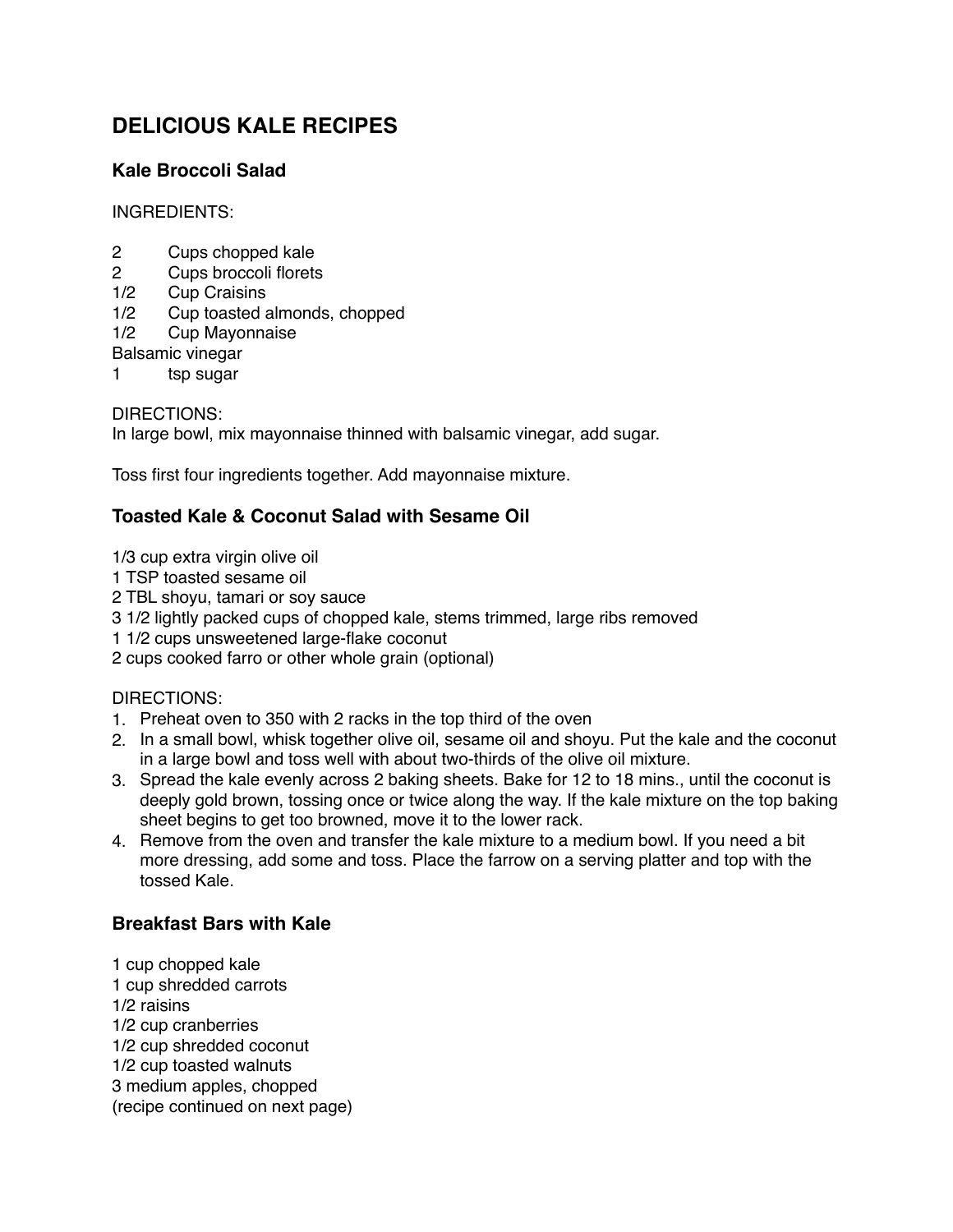1/2 cup bran flakes 1/2 cup rolled oats 1 1/4 cups flour 1 tsp. salt 1 tsp baking soda 1/4 cup butter 1/2 cup brown sugar 1/4 cup white sugar 2 eggs 1 tsp vanilla 1 tsp cinnamon 1 tsp nutmeg 1 tsp ground ginger 1 tbsp orange zest

Preheat oven to 325 degrees. Cream together butter, sugars, egg and vanilla. Sift together flour, spices, salt and baking soda. Fold in together. Add oats, bran, and the rest of the ingredients. Mix well. Spray a 9X13 glass baking dish with cooking spray. Spread mature evenly in dish. Cook in oven 30-40 minutes until middle is firm and sides are browned. Let cool completely. Cut and enjoy!

### **Bean Soup with Kale (8 servings)**

INGREDIENTS: 1 tbsp olive oil or canola oil 8 large garlic cloves, crushed or minced 1 medium yellow onion, chopped 4 cups chopped raw kale 4 cups low-fat, low-sodium chicken or vegetable broth 2 (15 oz) cans white beans, such as cannelloni or navy, undrained (or drained —your choice) 4 plum tomatoes, chopped 2 tsp dried Italian herb seasoning Salt and pepper to taste 1 cup chopped parsley

#### DIRECTIONS:

In a large pot, heat olive oil. Add garlic and onion; sauce until soft. Add kale and saute, stirring until wilted. Add 3 cups of broth, 2 cups of beans, and all of the tomato, herbs, salt and pepper. Simmer 5 minutes. In a blender or food processor, mix the remaining beans and broth until smooth. Stir into soup to thicken. Simmer 15 minutes. Ladle into bowls; sprinkle with chopped parsley.